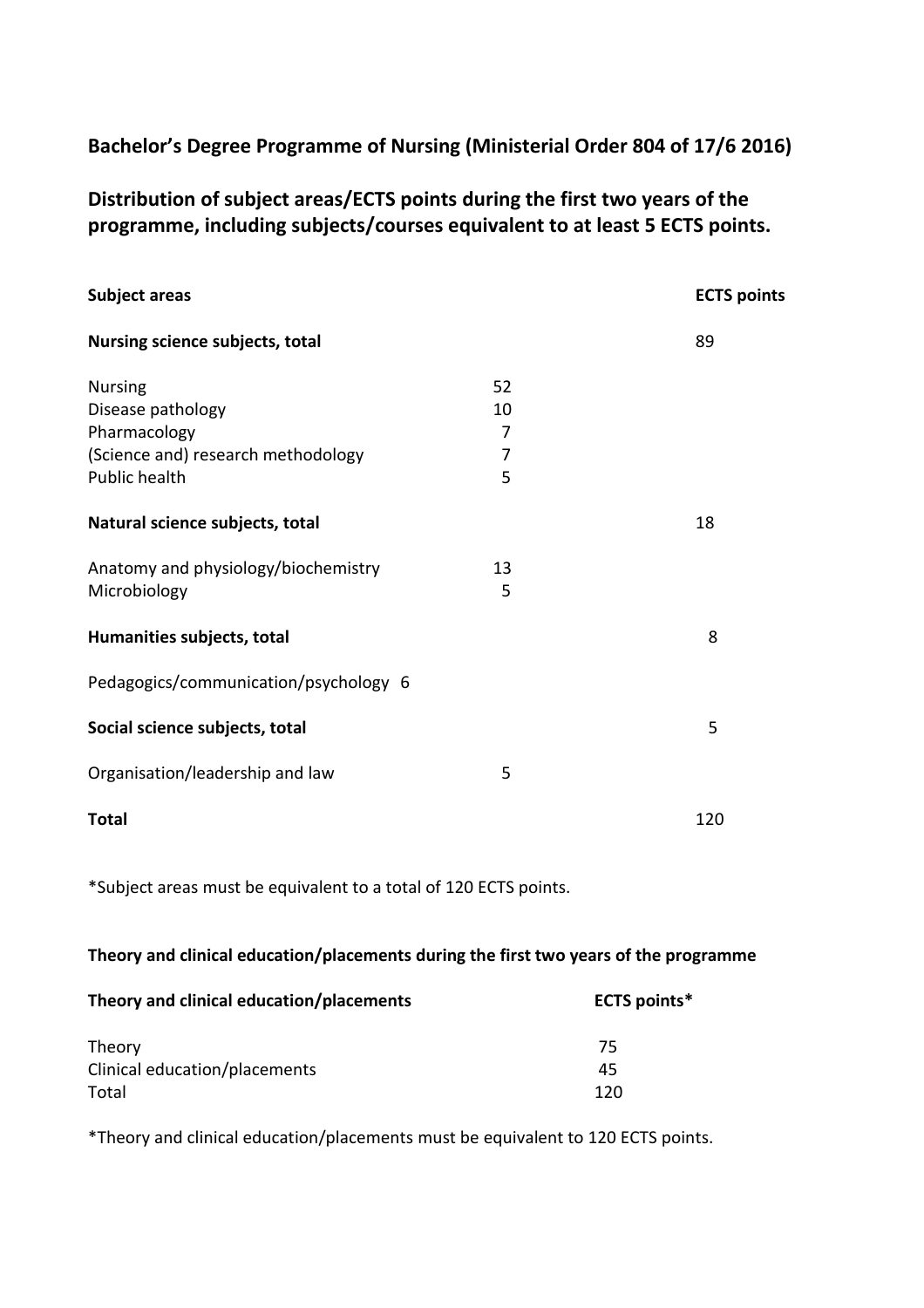|         | Examination during the first two years of the programme                                                                                                                                                                                                                                                                                                                                                                                                                                           |                     |    |
|---------|---------------------------------------------------------------------------------------------------------------------------------------------------------------------------------------------------------------------------------------------------------------------------------------------------------------------------------------------------------------------------------------------------------------------------------------------------------------------------------------------------|---------------------|----|
|         | 1 semester - internal examination<br>2 semester - external examination<br>3 semester - two internal examinations<br>4 semester - internal examination                                                                                                                                                                                                                                                                                                                                             |                     |    |
|         | Themes during the first two years of the programme                                                                                                                                                                                                                                                                                                                                                                                                                                                |                     |    |
|         | Name of themes and description                                                                                                                                                                                                                                                                                                                                                                                                                                                                    | <b>ECTS points*</b> |    |
| Theme 1 | <b>Observation and assessment of health challenges</b><br>and disease patterns in patients and citizens<br>This theme is focused on observing, identifying, analysing<br>and assessing the health challenges and disease patterns<br>within the nursing field and profession among patients/citizens.<br>The focus is to acquire knowledge of and skills in systematisation of<br>knowledge, planning, performing and assessing nursing<br>interventions in collaboration with patients/citizens. |                     | 30 |
| Theme 2 | Clinical decision-making in stable and complex care and<br>treatment pathways<br>This theme is focused on clinical decision-making within the<br>nursing field and profession in collaboration with the patient/<br>citizen and relatives based on knowledge from clinical practice,<br>development and research.                                                                                                                                                                                 |                     |    |
|         | The focus is to acquire knowledge of and skills in setting goals,<br>Intervening, evaluating and adjusting interventions in stable and complex<br>care and treatment pathways.                                                                                                                                                                                                                                                                                                                    |                     | 30 |
| Theme 3 | Clinical leadership in patient and citizen pathways<br>This theme is focused on patient/citizen pathways across healthcare<br>professions, institutions and sectors.                                                                                                                                                                                                                                                                                                                              |                     |    |
|         | The focus is to acquire knowledge of and skills in clinical leadership<br>in treatment and care of patients/citizens related to the individual's life<br>situation, health challenges and disease pattern.                                                                                                                                                                                                                                                                                        |                     | 30 |
| Theme 4 | Situational communication in collaboration with patients and citizens,<br>relatives and professionals within and across sectors<br>This theme is focused on situational communication, counselling and<br>education in collaboration with the patients/citizens and relatives in                                                                                                                                                                                                                  |                     |    |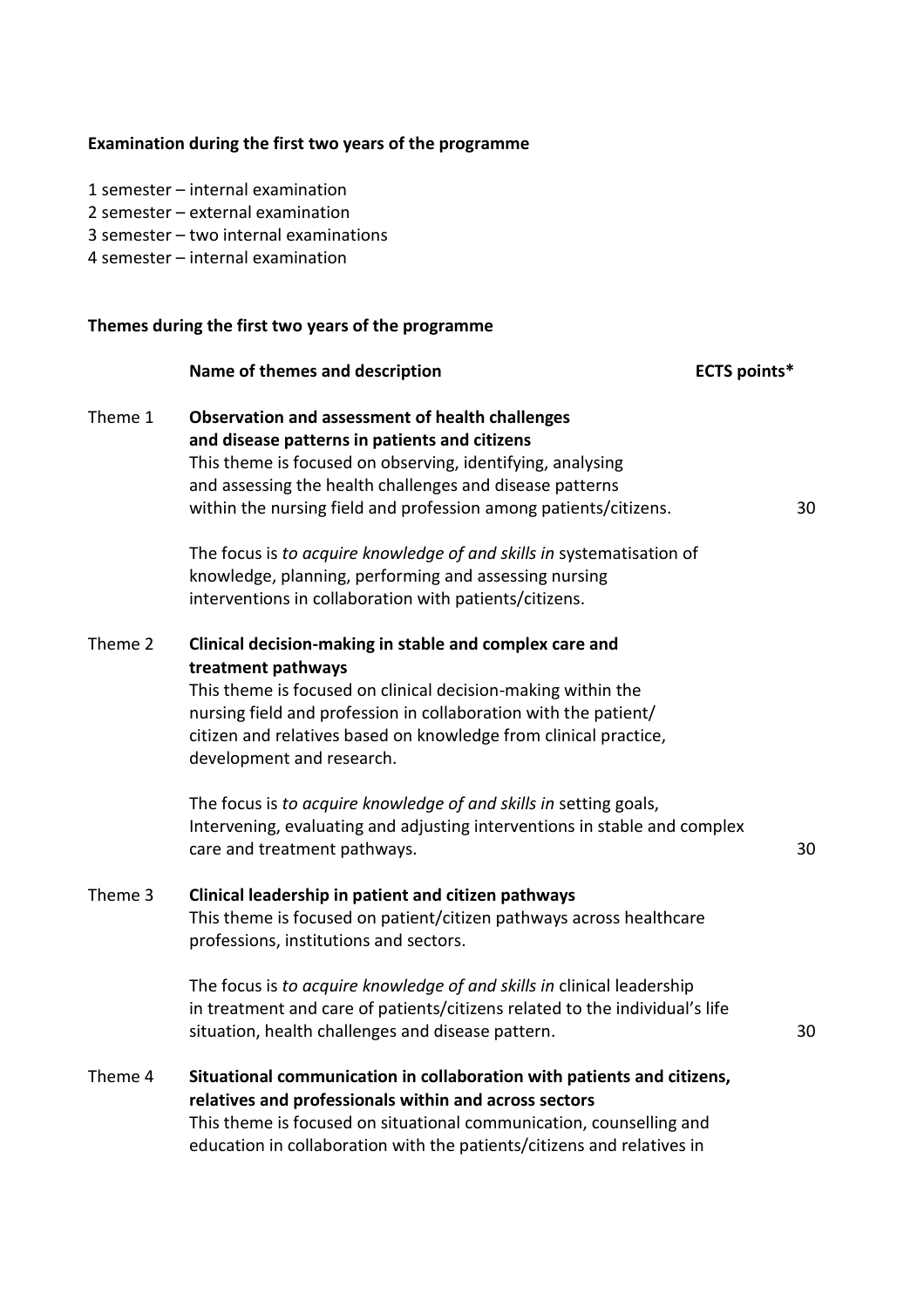professional and inter-professional practice.

The focus is *to acquire knowledge of* the impact of individual, social and cultural conditions in patients'/citizens' experiences with and reactions to health challenges and disease patterns *as well as skills in and competences to take responsibility* in situational communication and pedagogical interventions.

## **Total 120**

\*Themes for the first two years must be equivalent to 120 ECTS points.

### **Credit transfer**

Students who have completed their second year at another educational institution within the same education programme are entitled to credit transfer without individual assessment if they transfer to another educational institution.

Please, consult rules on credit transfer in the current ministerial order.

Please, consult the current curriculum, section on internationalisation, concerning credit transfer in connection with exchange stays abroad.

### **Bachelor project requirements**

The bachelor project at the Bachelor's Degree Programme of Nursing includes 5 clinical ECTS points. The bachelor project consists of a written and oral part and can be made individually or in groups, mono- or inter-professionally.

The problem of the bachelor project must be approved by the educational institution.

The bachelor project must demonstrate the student's ability to work with a clinical nursing problem including relevant theory and method.

The working method of the bachelor project must facilitate different methodological approaches inspired by both the research process and the study method in the professional field. The student must include results from development and research work as well as research-based literature relevant to the problem.

### **Objectives for learning outcome completed after the first two years of the programme**

The taxonomic area for learning outcome completed after the first two years of the programme is indicated in this way: The taxonomic level which **has been achieved** is marked in bold, while the taxonomic level marked in italics **has not been achieved**.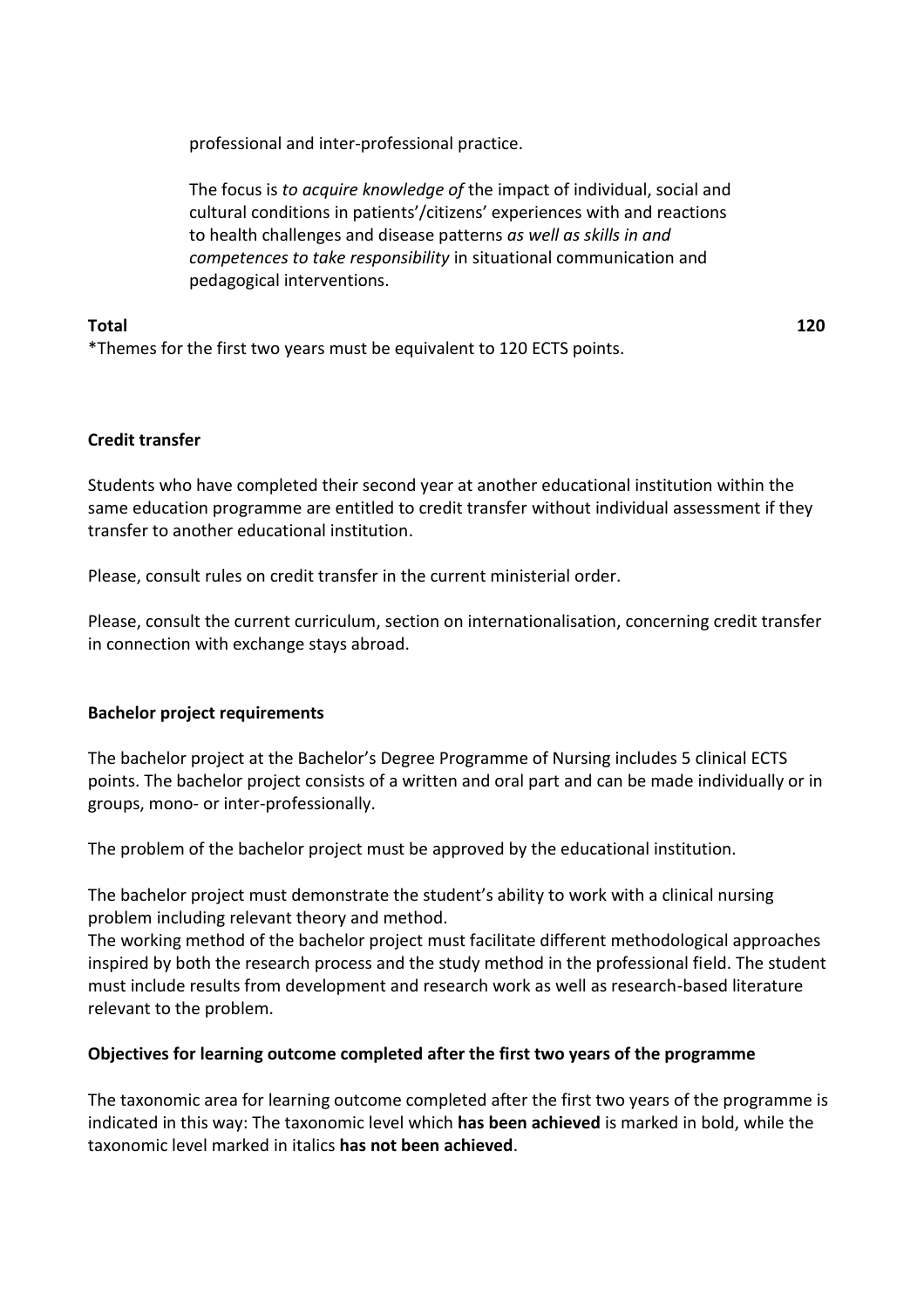### **Learning outcome - knowledge**

- 1. Has **knowledge of** and **is able to reflect** on the human anatomy, physiology and pathophysiology; has **knowledge of** and **is able to reflect** on pharmacology, medicine administration, framework prescription and delegation.
- 2. Has **knowledge of** and is able to **reflect on** types of knowledge to systematically observe, diagnose, communicate, assess, prioritise, lead, coordinate, evaluate, document and adjust nursing to patients and citizens at individual, group and society level.
- 3. Has **knowledge of** and is able to **reflect on knowledge of** individual, social, cultural, international and ethical impacts on humans' experiences and reactions to health challenges and disease patterns.
- 4. Is able to **understand and reflect on** targeted pedagogical and communication interventions in direct and digital contexts involving patients, citizens and relatives respecting differences.
- 5. Has **knowledge of** and *is able to reflect on* clinical leadership and clinical decision-making on the basis of knowledge from practice, development and research within and across professions, sectors, institutions and in the home of the patient/citizen
- 6. Has **knowledge of and is able to reflect on** the organisation, distribution of responsibilities and functions of the healthcare system between sectors based on legal, ethical and societal conditions.
- 7. Has **knowledge of and is able to reflect on** the values, theories, concepts and methods of the nursing profession.
- 8. Has **knowledge of and is able to reflect on** prevention, health promotion, rehabilitation and palliation.
- 9. Has **knowledge of and is able to reflect on** the use of technology in care, treatment and quality assurance within the nursing profession.
- 10. Has **knowledge of and is able to understand** and *reflect on* the goals of the patient and citizen and can enter into an inter-professional and cross-sectorial collaboration about this.
- 11. *Is able to reflect on dilemmas and ethical problems within nursing.*
- *12. Has knowledge of and is able to understand innovation as a method to change practice and has knowledge of implementation methods in relation to specific target groups.*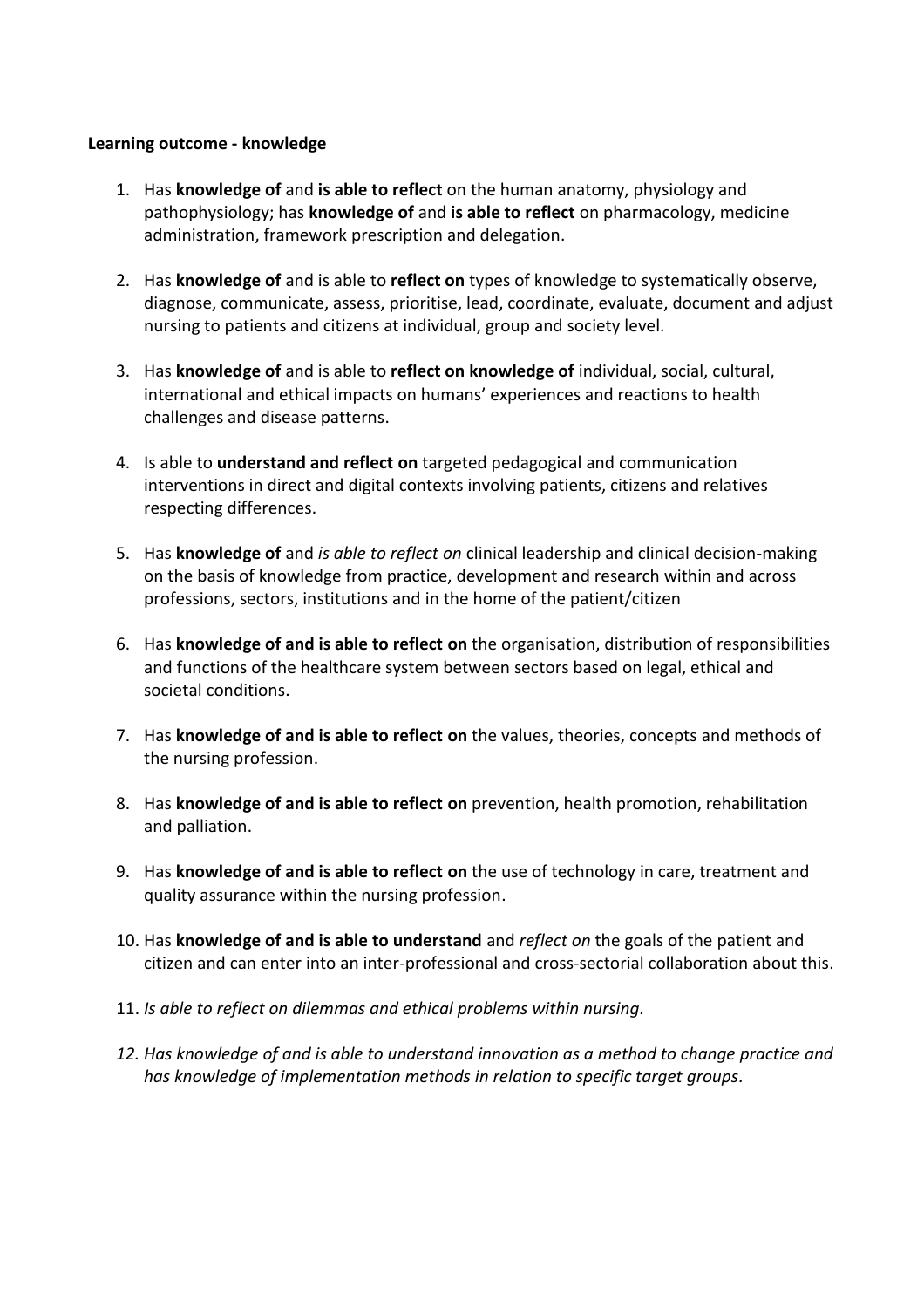- 13. Has **knowledge of and is able to reflect on** use of communication theories and methods and **is able to understand** the importance of communication in dialogues and in establishing relations.
- 14. *Has knowledge of methods and standards for quality assurance, patient safety and quality development and is able to reflect on their use.*
- 15. *Has knowledge of and is able to reflect on own performance of the profession as well as own professional tasks and responsibilities in an organisational, administrative and societal perspective to be an actor within the whole healthcare system.*
- 16. *Has knowledge of priorities of professional efforts within the frames and conditions of the healthcare system.*
- 17. *Has knowledge of and is able to reflect on theory of science, research methodology and models for evaluation, quality assurance and quality development and relate this knowledge to research and development tasks in the practising of the profession.*

#### **Learning outcome – skills**

- 1. **Apply,** *assess and communicate* clinical decision-making based on different types of knowledge in collaboration with patients and citizens to systematically observe, diagnose, assess, prioritise, lead, coordinate, evaluate, document and adjust nursing at individual, group and society level.
- 2. **Apply,** *assess and communicate* nursing interventions in stable, acute and complex care and treatment pathways as well as in prevention, rehabilitation and palliation pathways.
- 3. **Apply,** *assess and communicate* medicine administration as well as prescribe medicine within a delegated framework.
- 4. **Apply** and *assess* clinical leadership of care and treatment pathways of patients and citizens in collaboration with professionals and inter-professionally considering quality assurance.
- 5. **Apply** and *assess* counselling and education of patients and citizens, relative, colleagues and students.
- 6. *Assess and communicate cultural, international and ethical insight into nursing and treatment on the basis of current codes and legislation.*
- 7. **Apply** *and assess* situational communication, counselling and guidance in collaboration with patients and citizens in a professional and inter-professional practice.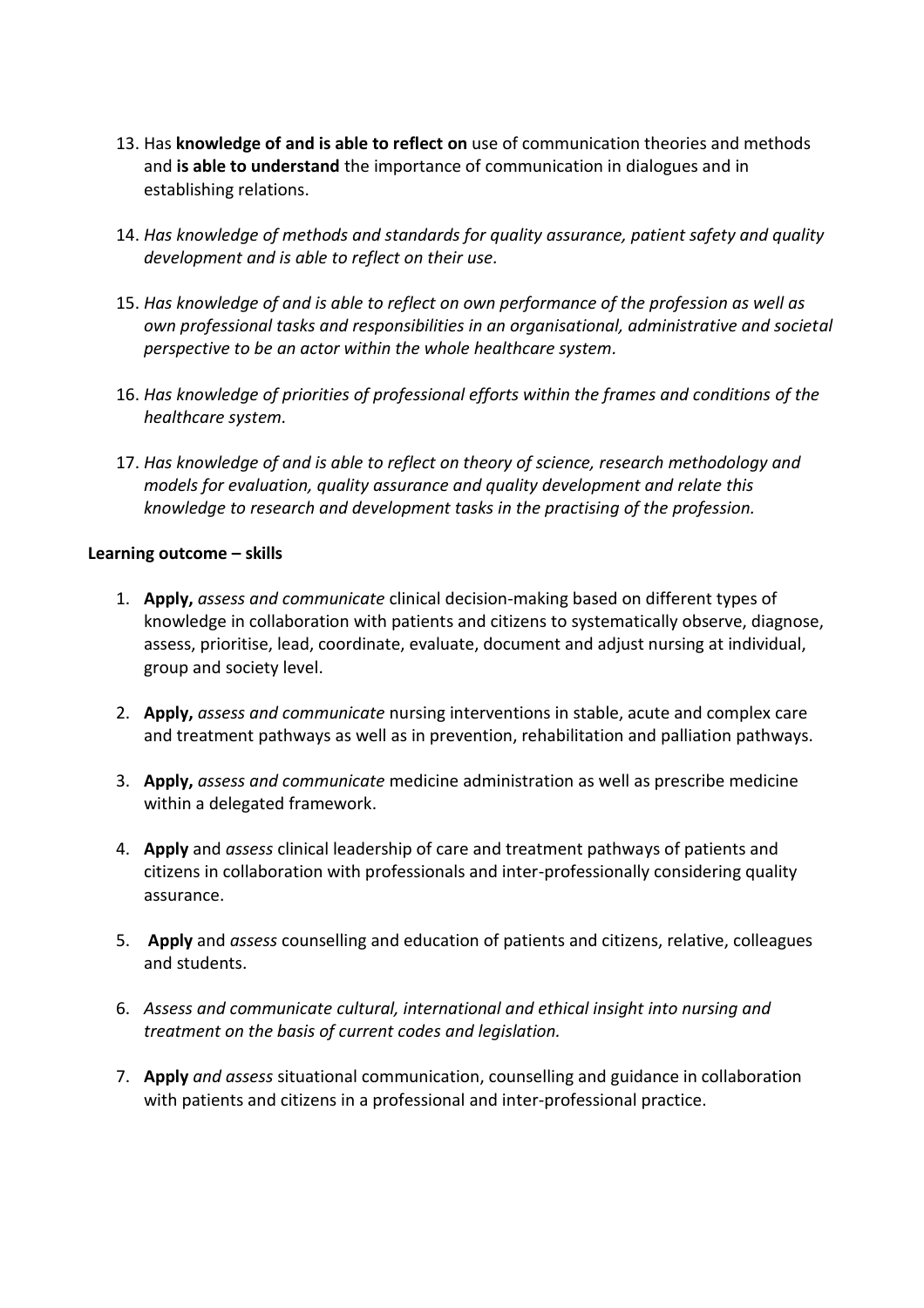- 8. **Cope with** inter-professional and cross-sectorial collaboration in different citizen and patient pathways and other connections.
- 9. **Apply** and *assess* technologies in the performance and development of nursing, care and treatment.
- 10. **Apply,** *assess* and **argue for** methods and described standards for quality assurance and quality development and
- 11. **cope with** relevant study and working methods to identify, *assess and interpret* data, theory and research methods as well as initiate and **participate in** innovation, development and research work.

### **Learning outcome – competences**

- 1. *Independently organise, assess, adjust and document nursing and treatment pathways in collaboration with the patient and citizen across professions, sectors and institutions in the healthcare system.*
- 2. *Independently take responsibility for managing clinical decision-making and prescribing medicine within a delegated framework in stable, acute and complex pathways involving patient, relatives and other professionals.*
- 3. *Enter into empathic, ethical and reflective nursing situations and patient/citizen situations influenced by different cultural, professional, political, economical and societal perspectives as well as intervene within the framework of national and international codes and legislation.*
- 4. *Independently manage and support patients, citizens and relatives in coping with the individual's life situation concerning nursing, care and treatment in challenging health issues and disease patterns in rehabilitation, palliation, health promotion and disease prevention.*
- 5. *Independently manage clinical leadership and ensure and develop quality to support patients' and citizens' experiences of a coherent healthcare system as well as in the patient's or citizen's home.*
- *6. Manage and integrate national and international practice, development and research knowledge in the argumentation for and reflection on nursing.*
- *7. Independently manage technologies in the performance and development of nursing, care and treatment.*